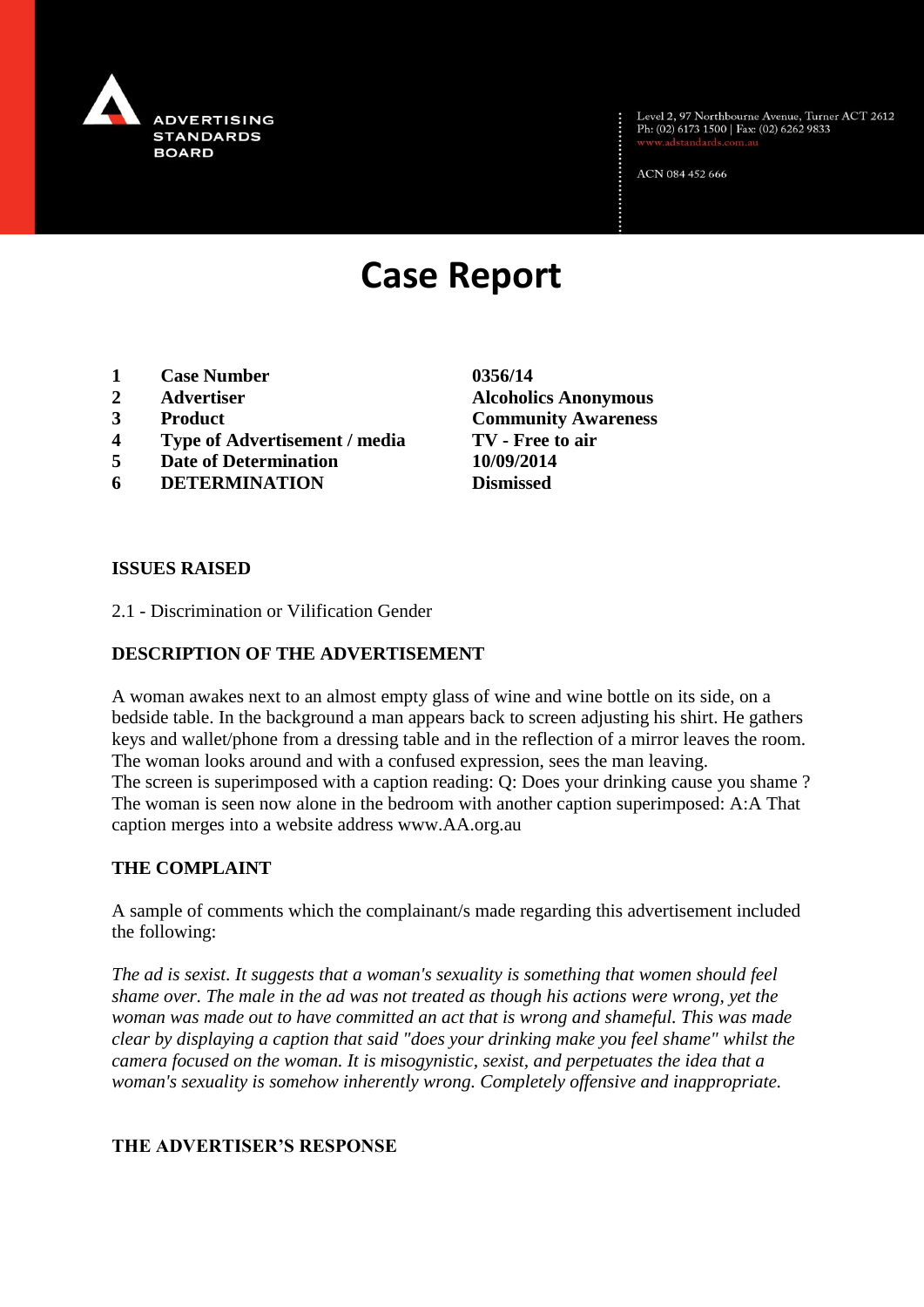Comments which the advertiser made in response to the complainant/s regarding this advertisement include the following:

*The General Service Board of Alcoholics Anonymous Australia submits the following response to a complaint received by your Bureau about a Community Service Announcement.*

*Our commercial was created explicitly to attract the attention of young women who drink beyond their control, often with dangerous consequences to their health and safety. They are one of the most highly vulnerable and at-risk groups of people within the community. All evidence points to the fact that 'unplanned' regrettable sexual encounters are a primary stimulus for women to consider seeking help. The key emotional driver is feelings of shame and remorse. We know this to be true from first hand accounts related at AA meetings. It was this common 'rock bottom' experience that informed the advertising agency creative brief, which led to the creation of this advertisement.*

*We would like to draw attention to two key matters. The advertisement does not ask the viewer to pass judgement on either the man or woman in the depicted scenario. The question 'Does your drinking cause you shame?' is on screen at a point when the young woman is clearly considering her own response to the situation, not the man's or anyone else's. It is also important to note that it is not her sexuality that is identified as the potential source of the shame, but rather the lack of control caused by alcohol (her "drinking").*

We have had nothing but positive feedback about the commercial previously and know that it *has been effective in encouraging women to seek assistance from our organisation. The fact that it has been running for several years without any complaint whatsoever would suggest that this recent objection is possibly an extreme interpretation of the depicted scenario.*

*We strongly request that the complaint be rejected. This is a commercial that has helped many people address their problems with alcohol misuse and has the potential to help many more people for years to come.*

## **THE DETERMINATION**

The Advertising Standards Board ("Board") considered whether this advertisement breaches Section 2 of the Advertiser Code of Ethics (the "Code").

The Board noted the complainant's concern that the advertisement is sexist in its suggestion that a woman should be ashamed of a sexual encounter but a man shouldn't.

The Board viewed the advertisement and noted the advertiser's response.

The Board considered whether the advertisement complied with Section 2.1 of the Code which requires that 'advertisements shall not portray or depict material in a way which discriminates against or vilifies a person or section of the community on account of race, ethnicity, nationality, gender, age, sexual preference, religion, disability, mental illness or political belief.'

The Board noted the advertiser's response that the target market for this campaign is young women who "drink beyond their control, often with dangerous consequences to their health and safety".